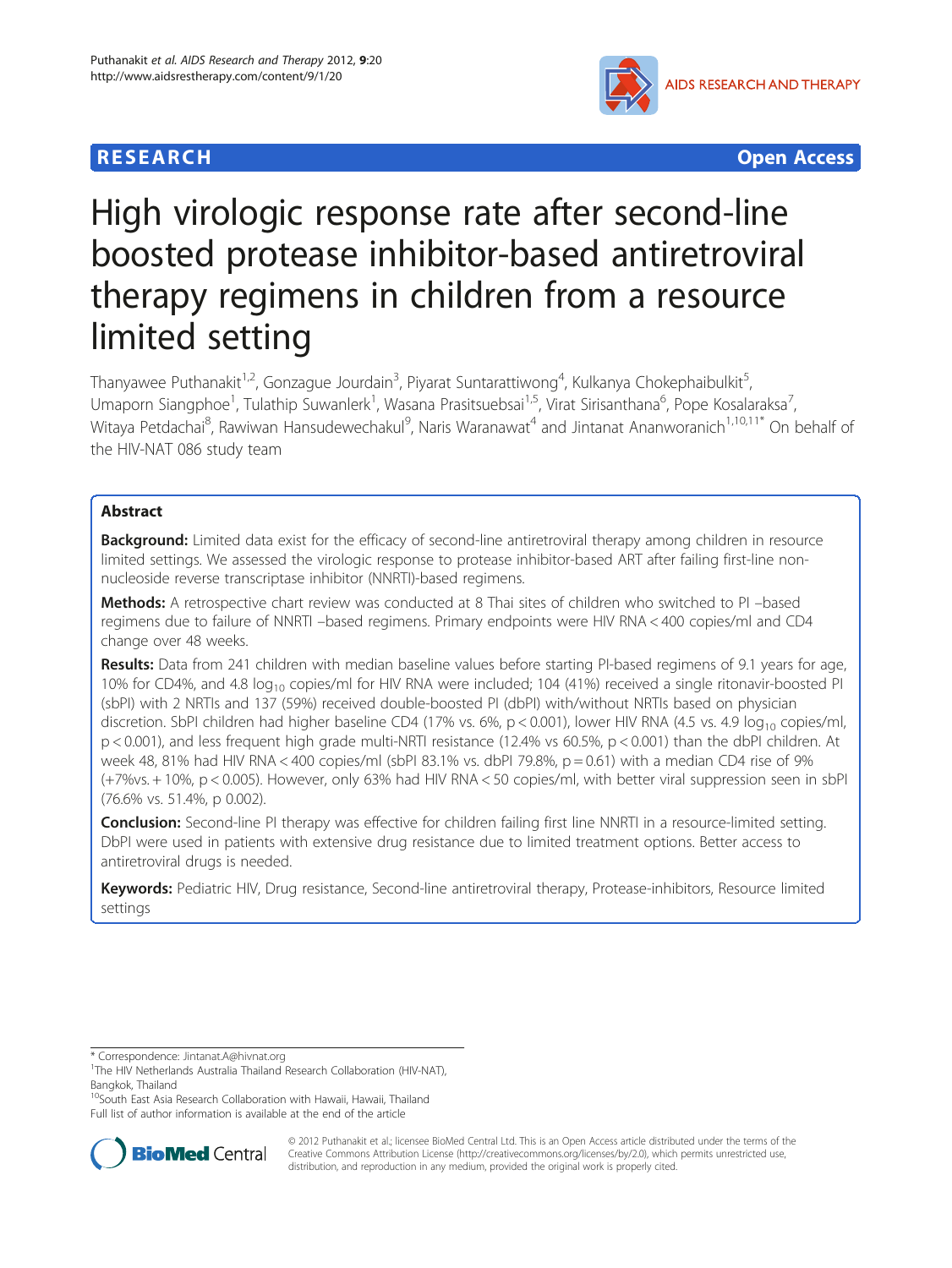# Introduction

The most commonly used first-line antiretroviral therapy (ART) in HIV-infected children in resource-limited settings (RLS) is a non nucleoside reverse transcriptase in-hibitor (NNRTI)-based treatment[[1](#page-7-0),[2\]](#page-7-0). Data from individual cohorts in Thailand [\[3](#page-7-0)], Uganda [[4\]](#page-7-0) Cambodia [[5\]](#page-7-0) and those from a meta-analysis of 1457 children [\[1](#page-7-0)] showed that 70–81% had viral suppression after 1 year of first-line treatment. Several pediatric programs in RLS have begun to provide second-line therapy; 5.8% and 20% among cohorts of HIV-infected children in South Africa [[6\]](#page-7-0) and the TREAT Asia regional network [[7](#page-7-0)], but treatment outcomes data are limited. The second-line regimen for children failing NNRTI-based treatment in all treatment guidelines is a low-dose ritonavir boosting protease inhibitors (boosted PI) in combination with 2 nucleoside reverse transcriptase inhibitors (NRTIs) [\[8,9](#page-7-0)] which was reasonably effective [\[10](#page-7-0)].

However, in RLS without routine virologic monitoring, the diagnosis of treatment failure is usually late, of which brings about concerns for multi-NRTI resistance [\[11](#page-8-0)]. Reported incidence rate of multi-NRTI drug resistance from cohort with routine viral load monitoring is only 8% [\[12](#page-8-0)] compared to 36% seen in settings in which treatment failure was detected by clinical or immunologic criteria [[13\]](#page-8-0). In such cases in RLS, the only effective anti-retroviral (ARV) drug option available for secondline therapy is boosted PI with limited choices for effective NRTIs. Often times, double-boosted PI regimens are used to provide 2 active agents in the regimen. Doubleboosted PIs is an alternative second-line therapy option in the Thai National Guideline; however, there have been limited data of its safety and efficacy in HIV-infected children [\[14](#page-8-0)].

The primary objective of this study is to describe the immunologic and virologic efficacy of second-line ARV regimens containing either single- or double-boosted PI over a 48-week period in children with NNRTI-based treatment failure in Thailand.

## Material and methods

## Study design and subjects

We formed a network of 8 large pediatric HIV centers in Thailand to retrospectively collect treatment outcome data of all children who failed NNRTI-based therapy and received ritonavir-boosted PI regimen as a second-line drug regimen. Immunologic treatment failure was defined according to the Thai guideline either CD4 percentage decline > 5 percentage point in a patient with CD4% less than 15, or CD4 cell count drop  $>$  30% of baseline within 6 months [\[15](#page-8-0)]. Before 2006, the access to plasma HIV RNA monitoring was limited and it was performed after immunologic failure was suspected. Virological failure was defined as HIV RNA > 1000 copies/ml after at least 6 months of antiretroviral therapy. After 2006, annual HIV RNA was accessible through the national program. In some cases, genotypic resistance testing was performed before switching to second-line regimens, and the test was performed only if plasma HIV RNA was > 1,000 copies/ml.

Cases selected were HIV-infected children aged < 18 years, with a documented history of immunologic or virologic failure on NNRTI-based ART who received ritonavir-boosted PIs-based regimen for at least 24 weeks. They were excluded if they had previously received PIs treatment prior to the ritonavir-boosted PIs for longer than 30 days, or received second-line drugs not belonging to the NRTI, NNRTI, and PI classes. Standardized forms were used for retrospective hospital chart extraction: include demographics, CDC HIV clinical classification, history of ART, CD4 cell count and percentage, and genotypic resistance test result before switching to PI-based HAART. Follow up CD4, plasma HIV RNA and adverse events after switch to PI regimen were extracted and censored at last patient visit. After switching to second-line therapy, CD4 was uniformly monitored every 6 months and HIV RNA every 6– 12 months. Single-boosted PI was defined as low dose ritonavir combined with one other PI drug. Doubleboosted PI was defined as low dose ritonavir combined with another two PI drugs, or therapeutic dose ritonavir (350-400 mg/m<sup>2</sup>/dose) combined with one other PI drug.

The HIV RNA testing was performed using 50 copies/ ml as the limit of detection, except for some cases in the early 2000s which used 400 copies/ml as the detection limit. Genotypic resistance testing was performed by TrueGene HIV-1 Genotyping system (Visible Genetics, Inc., Toronto, Canada) at 5 sites, ViroSeq HIV-1 Genotyping System (Celera Diagnostics, Alameda, Calif.) at 1 site and with an in house method using Stanford and International AIDS society (IAS) database [[16\]](#page-8-0) at 2 sites. The study was approved by the Ethics Committees at all sites.

## Statistical analysis

Primary endpoints were the proportion of children with plasma HIV RNA < 400 copies/ml at week 48 and the CD4 changes at 48 weeks after switching to second-line PI therapy. Secondary endpoints were the proportion of children with plasma HIV RNA < 50 copies/ml and the prevalence of adverse events. The analysis was performed using available data.

The cumulative probability of virologic treatment failure defined as HIV RNA > 400 copies/ml after at least 6 months of second-line boosted PI regimen was calculated using the Kaplan Meier estimates. The data included patients who had HIV RNA result at least once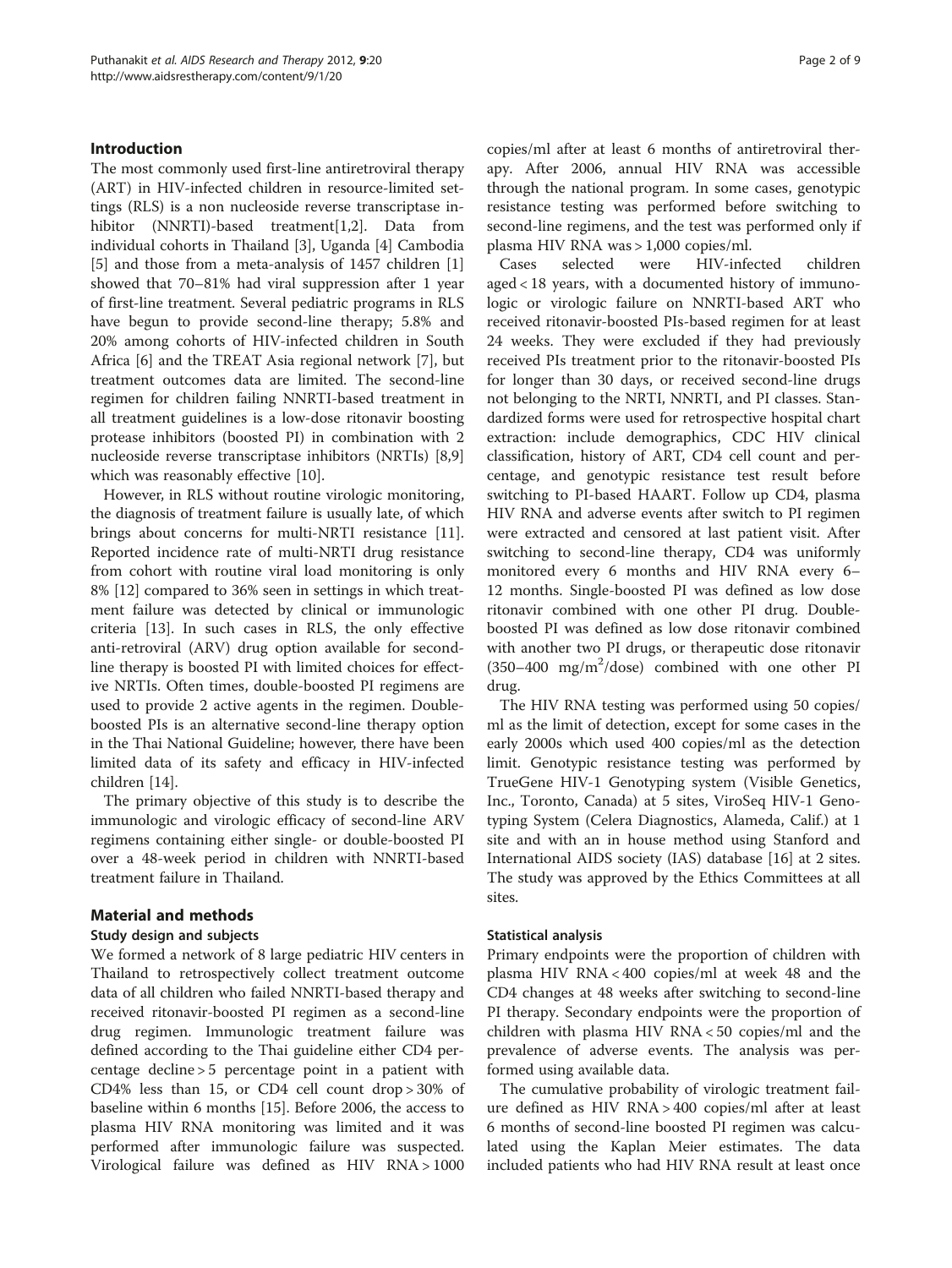after 24 weeks of treatment and censored at 24 months or earlier in cases of discontinuation of the follow-up. The difference between single- and double -boosted PI was tested using the log rank test.

The predictors for treatment failure defined as HIV RNA < 400 copies/ml at week 48 were explored in a logistic regression model. Factors included CD4 cell count at time of switch to boosted PI regimen (dichotomized as > 100 cells/mm<sup>3</sup>), plasma HIV RNA at time of switch to boosted PI regimen (dichotomized as > 10,000 copies/ ml), ART regimen as single-boosted PI or doubleboosted PI, use of lopinavir/ritonavir (LPV/r) –containing regimen, and grade of resistance mutations. Definition of high grade multi-NRTI resistance was defined  $as \geq 4$  thymidine analog mutations (TAMs) or the presence of Q151M or 69 insertion. Low grade multi-NRTI resistance was defined as 1 to 3 TAMs. Factors with pvalue < 0.2 in the univariate analysis were tested in the multivariate analysis. Analyses were performed using SAS version 9.1(SAS Institute, Cary, NC, USA).

# Results

# Patient characteristics and antiretroviral regimen

Between September 2002 and June 2007, 241 children were enrolled, including 1, 11, 62, 63, 60, and 44 children per calendar year. There were 104 children who switched to single-boosted PI and 137 children who switched to double-boosted PI (137 children) at 8 HIV pediatric clinics. The baseline characteristics of the children are shown in Table [1](#page-3-0). The medians (interquartile range  $[IQR]$ ) were 9.1 (7.2-11.1) years for age and 2.2 (1.5-2.9) years for duration of NNRTI-based regimen. Among 203 children who had genotypic resistance testing performed, 195 children (96%) had the test result prior to switching to PI-based regimen and the remaining had the test done on stored samples at a later date. The ARV regimens were chosen by physician's discretion based on ARV treatment history, genotypic resistance pattern (if available), and the availability of ARV drugs. Indinavir has been available in national program, since 2002, while LPV/r has been available in national antiretroviral program since 2005. The median follow-up time was 26.0 months (IQR 12.7-36.8). Overall, at the time of switch to second line regimens, the children who were prescribed single-boosted PI were younger (median: 8.9 versus 9.4 years,  $P = 0.046$ ), had a significantly higher baseline CD4% (17% versus 6%, p < 0.001), a lower baseline plasma HIV RNA  $(4.5 \text{ log}_{10} \text{ versus } 4.9)$  $log_{10}$  copies/ml; p <0.001), and a lower proportion of genotypes with multi-NRTI resistance mutation (12.4% versus  $60.5\%$ ,  $p < 0.001$ ) compared with children who received double-boosted PI regimen.

The single-boosted PI regimens included 55 (53%) indinavir/r (IDV/r) and 49 (47%) lopinavir/r (LPV/r).

The NRTI backbones used were 50 (48%) zidovudine (AZT) plus lamivudine (3TC), 29 (28%) AZT plus didanosine (ddI), 17 (16%) ddI plus 3TC and 8 (8%) miscellaneous. Among children in the double -boosted PI group, 77 (56%) did not receive any NRTI, 37 (27%) received 3TC as the only NRTI, and 23 (17%) received other NRTIs. The double-boosted PI regimens were  $LPV/r + IDV$  in 46 (34%) children,  $IDV/r + Nelfinavir$ (NFV) in 24 (18%), LPV/r + Saquinavir (SQV) in 20 (15%), LPV/r + NFV in 17(12%), IDV + RTV in 16(12%), IDV/r + SQV in 8 (6%) and other PIs in 6 (4%) children.

# Efficacy of second-line boosted protease inhibitor regimens

At week 24, 223 had CD4 information and 190 had plasma HIV RNA information. The overall median (IQR) CD4% change was  $5(1-8)$  % with more CD4 rise in children who received double- compared to singleboosted PI  $(+5\% \text{ vs. } +4\%, \text{ p} < 0.016)$ . Overall 78% achieved HIV RNA < 400 copies/ml. The proportion with HIV RNA < 400 copies/ml was not different between groups; 80.9% (72/89) in single- vs. 76.2% (77/ 101) in double-boosted PI regimens. The proportion with HIV RNA below 50 copies/ml was 59% overall with a higher proportion in single- compared to double-boosted PI groups:  $66.7\%$  (58/87) vs. 51.2% (44/86) p = 0.038).

The outcomes at week 48 after initiation of boosted PI regimens are shown in Table [2.](#page-4-0) The increase in CD4 percentage was significantly higher among children who received double-boosted PI. Overall, 81.3% had HIV RNA < 400 copies/ml (single-versus double-boosted PI: 83.1% vs. 79.8%, p = 0.61). Sixty-three percent had plasma HIV RNA < 50 copies/ml; a higher proportion of these were children who received single-boosted PI compared with those receiving double-boosted PI (76.6% vs.  $51.4\%$ ,  $p = 0.002$ ).

Subgroup analysis was performed for the outcome HIV RNA < 400 copies/ml at week 48. Among children in single-boosted PI group, 30/36 (83.3%) of children who received indinavir/r and 24/29 (82.8%) of children who received lopinavir/r had undetectable viral load (Pvalue 0.655). Among children in double boosted PI group, 47/57 (82.5%) of children who did not receive any NRTI and 16/22 (72.7%) of children who received NRTIs had undetectable viral load (p-value 0.252).

## Adverse events

During the follow-up period, there were 31 adverse events that led to discontinuation or substitution of PI drugs. The median time of discontinuation or substitution were 13.3 months (IQR 7.1-26.0) after start PIbased regimen. There were 20 events for IDV-related toxicity (13% of children who used IDV)due to nephrotoxicity  $(n = 11)$ , hyperbilirubinemia  $(n = 4)$ , nausea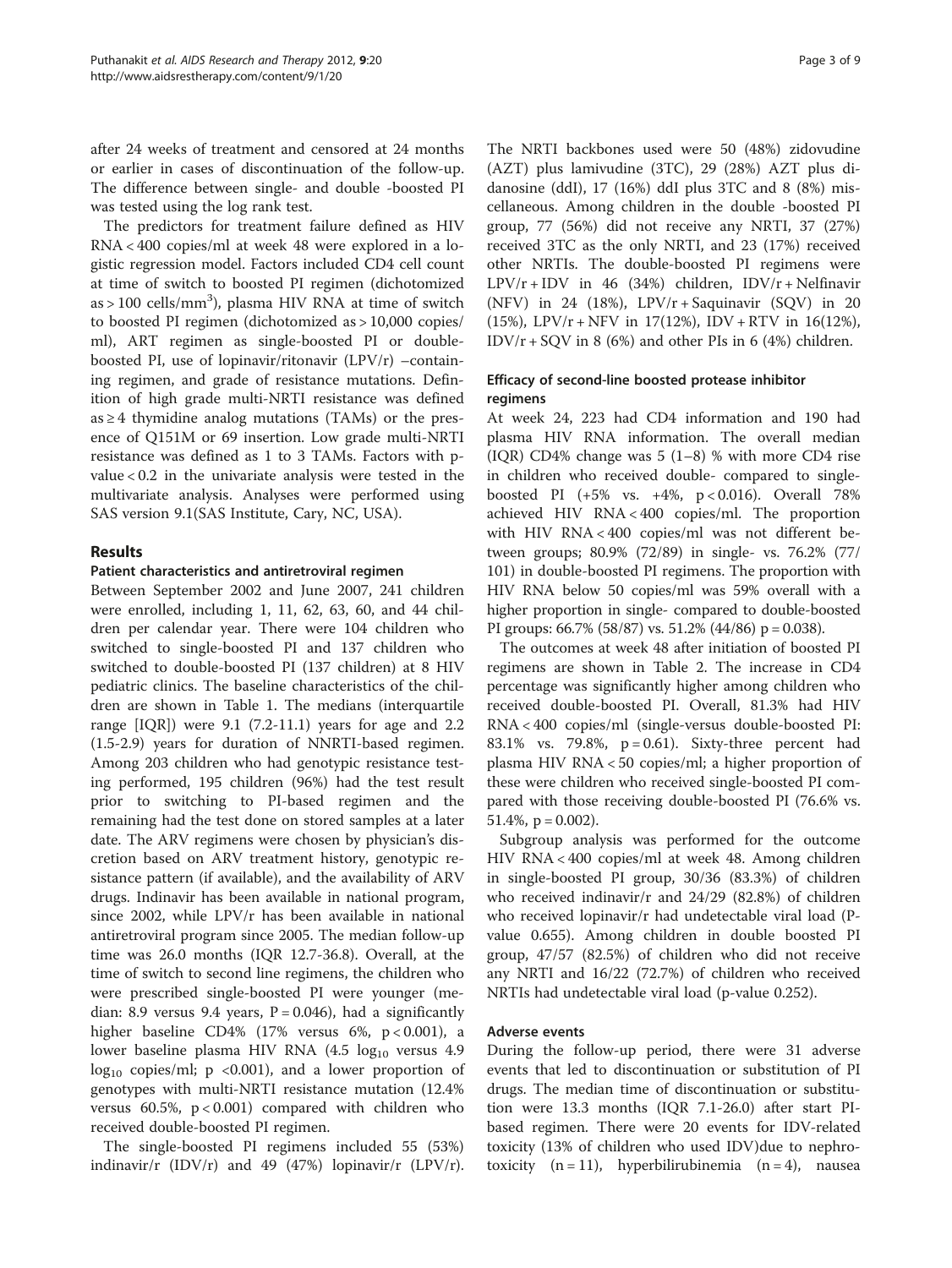| <b>Characteristics</b>                                  | All<br>$(n = 241)$    | Single-boosted PIRegimens <sup>1</sup><br>$(n = 104)$ | Double-boosted PI regimens <sup>1</sup><br>$(n = 137)$ | P-value |
|---------------------------------------------------------|-----------------------|-------------------------------------------------------|--------------------------------------------------------|---------|
| Gender: Male                                            | 117 (49)              | 55 (53)                                               | 62(45)                                                 | 0.24    |
| Age, years                                              | $9.1(7.2-11.1)$       | $8.9(6.1-11.1)$                                       | $9.4(7.6-11.2)$                                        | 0.046   |
| Prior to initiate NNRTI regimen                         |                       |                                                       |                                                        |         |
| CDC clinical staging                                    |                       |                                                       |                                                        | 0.04    |
| N                                                       | 10(4.2)               | 7(6.7)                                                | 3(2.2)                                                 |         |
| Α                                                       | 58 (24.3)             | 29 (27.9)                                             | 29 (21.6)                                              |         |
| B                                                       | 113 (47.3)            | 39 (37.5)                                             | 74 (54.8)                                              |         |
| C                                                       | 58 (24.3)             | 29 (27.9)                                             | 29 (21.5)                                              |         |
| CD4 percentage                                          | $5(1-10)$             | $3.5(1-11)$                                           | $5(2-10)$                                              | 0.53    |
| $CD4$ cell/mm <sup>3</sup>                              | 109 (27-410)          | $109(21-395)$                                         | 112 (28-413)                                           | 0.51    |
| Prior to switch to second-line boosted -PI regimen      |                       |                                                       |                                                        |         |
| Weight for age Z-score                                  | $-1.7$ (-2.1 to -0.9) | $-1.4$ (-1.9 to -0.7)                                 | $-1.9$ (-2.3 to $-1.4$ )                               | < 0.001 |
| $CD4\% (n = 239)$                                       | $10(4-18)$            | $17(7-24)$                                            | $6(2-12)$                                              | < 0.001 |
| CD4 cell/mm <sup>3</sup> ( $n = 238$ )                  | 195 (70-442)          | 379 (165-659)                                         | 123 (38-273)                                           | < 0.001 |
| HIV RNA, $log_{10}$ copies/mL (n = 227)                 | $4.8(4.3-5.3)$        | $4.5(3.9-5.1)$                                        | $4.9(4.5-5.4)$                                         | < 0.001 |
| Antiretroviral treatment history                        |                       |                                                       |                                                        |         |
| Mono/dual NRTI exposure prior<br>to NNRTI-based regimen | 71 (29.5)             | 23 (22.1)                                             | 48 (35.0)                                              | 0.03    |
| Duration on NNRTI-based treatment, years                | $2.2(1.5-2.9)$        | $2.3(1.5-3.1)$                                        | $2.0(1.4-2.9)$                                         | 0.04    |
| NNRTI regimen                                           |                       |                                                       |                                                        | 0.01    |
| Nevirapine                                              | 167 (69.3)            | 81 (77.9)                                             | 86 (62.8)                                              |         |
| Efavirenz                                               | 74 (30.7)             | 23 (22.1)                                             | 51 (37.2)                                              |         |
| NRTI-backbone                                           |                       |                                                       |                                                        |         |
| d4T/3TC                                                 | 142(58.9)             | 71 (68.2)                                             | 71 (51.8)                                              | 0.015   |
| AZT/3TC                                                 | 60 (24.9)             | 25(24.0)                                              | 35(25.6)                                               |         |
| d4T/ddl                                                 | 17(7.1)               | 4(3.9)                                                | 13(9.5)                                                |         |
| AZT/ddl                                                 | 14(5.8)               | 3(2.9)                                                | 11(8.0)                                                |         |
| ddl/3TC                                                 | 8(3.3)                | 1(1.0)                                                | 7(5.1)                                                 |         |
| Multi-NRTI resistance <sup>2</sup>                      |                       |                                                       |                                                        | < 0.001 |
| No TAMs                                                 | 45/203(22.2)          | 38/89 (42.7)                                          | 7/114(6.1)                                             |         |
| Low grade multi-NRTI                                    | 78/203 (38.4)         | 40/89 (44.9)                                          | 38/114 (33.3)                                          |         |
| High grade multi-NRTI                                   | 80/203 (39.4)         | 11/89 (12.4)                                          | 69/114 (60.5)                                          |         |

# <span id="page-3-0"></span>Table 1 Baseline Characteristics among 241 HIV-infected children who received second-line protease inhibitor –based antiretroviral therapy

Data are presented in median (IQR) or number (%).

<sup>1</sup>Single boosted PI regimens include ritonavir-boosted Protease inhibitor plus 2 nucleoside reverse transcriptase. Double-boosted PI regimens included 2 protease inhibitors plus ritonavir with/without NRTI/NNRTI.

2 Definition of multi NRTI resistance: high grade is defined as ≥ 4 thymidine analog associated mutations (TAMs) or the presence of Q151M or 69Insertion. Low grade multi NRTI resistance is defined as 1–3 TAMs and without Q151M and 69insertion.

vomiting  $(n = 2)$ , intolerance  $(n = 1)$ , blurred vision  $(n = 1)$ , hypertriglyceridemia  $(n = 1)$ ; 5 events for full dose RTV (31% of children who used full dose of RTV) due to intolerance  $(n = 3)$ , hyperbilirubinemia  $(n = 1)$  and hypertriglyceride ( $n = 1$ ); 4 events for NFV (10% of children who used NFV) due to intolerance  $(n = 2)$ , rash

 $(n = 1)$  and diarrhea  $(n = 1)$ ; 1 event for SQV (4% of children who used SQV) due to intolerance and 1 event for LPV/r (0.8% of children who used LPV/r) due to dyslipidemia. Proportion of children with elevated low density lipoprotein was significantly more in the double-boosted compared to single-boosted PI groups (Table [2\)](#page-4-0).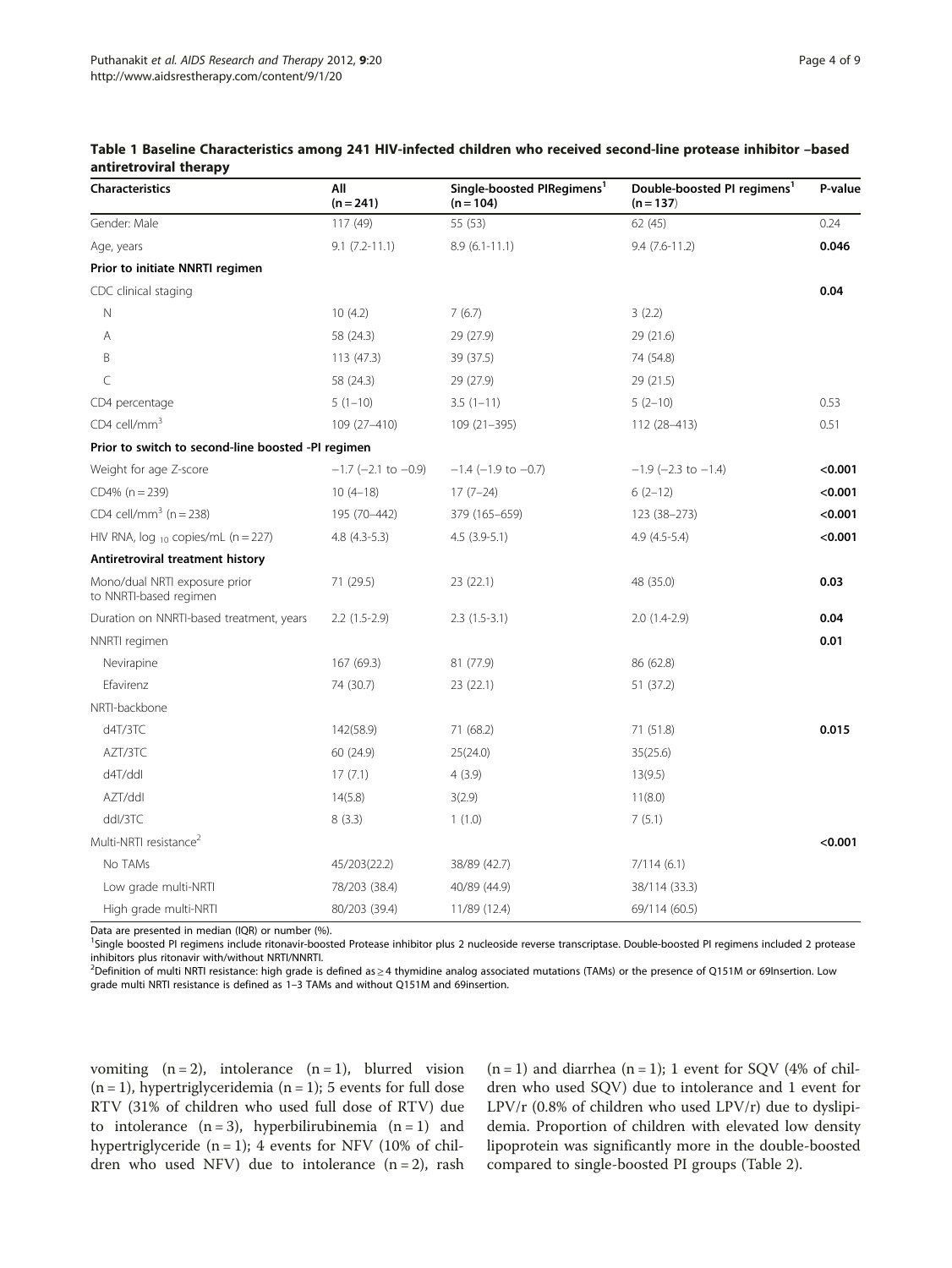| <b>Outcomes</b>                            | Week 48                |                    |                       |         |  |  |
|--------------------------------------------|------------------------|--------------------|-----------------------|---------|--|--|
|                                            | <b>Total</b>           | Single -boosted PI | Double-boosted PI     | P-value |  |  |
| Median (IQR) CD4%                          | 20 $(15-26)$ (n = 200) | $24(18-30)(n=83)$  | $17(14-22)$ (n = 117) | < 0.001 |  |  |
| Median(IQR) CD4% gain                      | $10(1-7)$ (n = 199)    | $7(2-12)$ (n = 83) | $10(6-15)$ (n = 116)  | 0.002   |  |  |
| % with HIV RNA < 400 copies/ml             | $81.3(n = 144)$        | $83.1(n=65)$       | 79.8 ( $n = 79$ )     | 0.610   |  |  |
| % with HIV RNA < 50 copies/ml              | $63.0$ (n = 138)       | 76.6 ( $n = 64$ )  | $51.4$ (n = 74)       | 0.002   |  |  |
| % with Cholesterol > 200 mg/dl             | 42.5 (n = $162$ )      | $34.3(n = 70)$     | 48.9 ( $n = 92$ )     | 0.062   |  |  |
| % with Triglyceride > 150 mg/dl            | $62.4$ (n = 157)       | $61.8$ (n = 68)    | $62.9$ (n = 89)       | 0.882   |  |  |
| % with Low density lipoprotein > 130 mg/dl | $31.8$ (n = 88)        | 16.2 ( $n = 37$ )  | 43.1 (n = 51)         | 0.007   |  |  |

<span id="page-4-0"></span>Table 2 Outcomes after 48 weeks of boosted protease inhibitor regimens

# Cumulative probability of virologic treatment failure

The cumulative probability of virologic treatment failure was analyzed by including data from 199 patients who had HIV RNA results at least once after 6 months of boosted PI regimens. The Kaplan Meier estimate is shown in Figure 1. The cumulative probabilities of having HIV RNA > 400 copies/ml at 24 months of treatment were 0.28 (95% CI 0.19-0.40) for children who received single-boosted PI and 0. 27 (95% CI 0.18-0.39) for children on double-boosted PI, p = 0.813 by log rank test.

# Predictors for virologic suppression at week 48 after boosted PI regimen

The predictors for virologic suppression at week 48 were explored by multivariate logistic regression analysis as shown in Table [3](#page-5-0). Male, young age and high weight for age z-score were significantly associated with virologic suppression. Male had a 2.9 times odds of achieving viral suppression compared to female. Chances for viral suppression were more likely in children younger than 9 years (3.6 times odds) and those with weight for age zscore > -1.7 (4.2 times odds). There was a trend for a better virologic suppression rate among children who switched to boosted PI regimen when their CD4 count was > 100 cell/mm<sup>3</sup> or plasma HIV RNA levels < 4  $log_{10}$ copies/ml but these did not reach statistical significance  $(p > 0.05)$ .

## **Discussion**

Our study provides information on outcomes of secondline ART in NNRTI-failing children as part of a large multicenter observational study in a RLS. This study showed good virologic efficacy of second-line boosted PI regimens with 81% achieving HIV RNA < 400 copies/ml at 48 weeks of treatment. Children with more advanced HIV disease were preferentially treated with doubleboosted PI versus single-boosted PI regimens. Both regimen types performed equally well in suppressing HIV

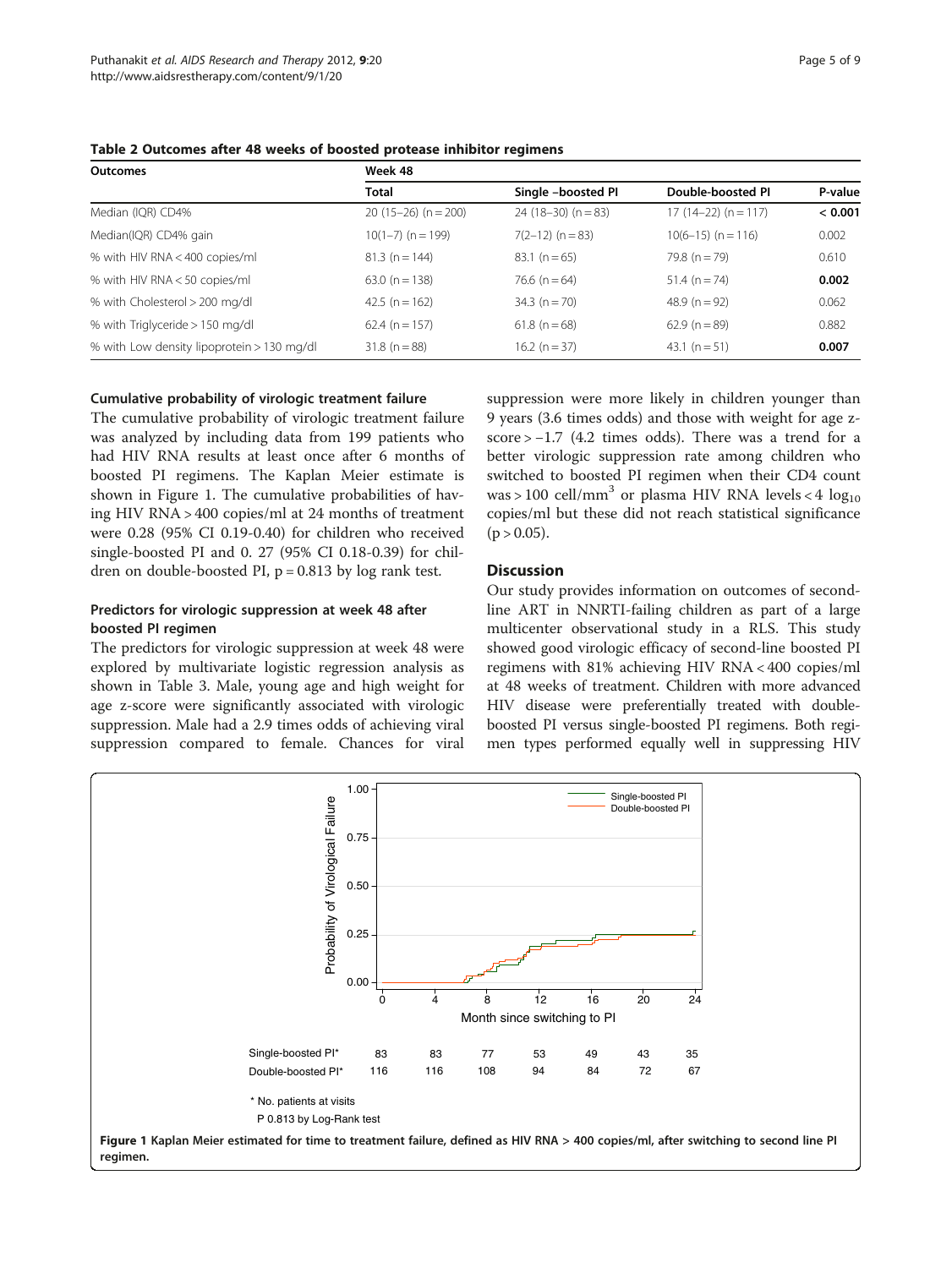|                                              | Proportion of children with<br>viral suppression n(%) | Univariate analysis |         | Multivariate analysis  |         |
|----------------------------------------------|-------------------------------------------------------|---------------------|---------|------------------------|---------|
|                                              |                                                       | Odd Ratios (95%CI)  | P-value | Odd Ratios (95%Cl)     | P-value |
| ARV regimens                                 |                                                       |                     |         |                        |         |
| Single-boosted PI                            | 54/65(83.1%)                                          | $\mathbf{1}$        |         | 1                      |         |
| Double-boosted PI                            | 63/79 (79.8%)                                         | $0.80(0.34-1.88)$   | 0.611   | $0.82$ $(0.27 - 2.42)$ | 0.712   |
| Gender                                       |                                                       |                     |         |                        |         |
| Male                                         | 62/69 (89.9%)                                         | 3.22 (1.27-8.20)    | 0.014   | 2.85 (1.06-7.66)       | 0.018   |
| Female                                       | 55/75 (73.3%)                                         | $\mathbf{1}$        |         | 1                      |         |
| Age, years                                   |                                                       |                     |         |                        |         |
| < 9.1                                        | 67/76 (88.2%)                                         | 2.68 (1.12-6.46)    | 0.028   | 3.60 (1.25-10.36)      | 0.038   |
| $\geq 9.1$                                   | 50/68 (73.5%)                                         | $\mathbf{1}$        |         | 1                      |         |
| Weight for age Z-score                       |                                                       |                     |         |                        |         |
| $<-1.7$                                      | 42/59 (71.2%)                                         | $\overline{1}$      |         | 1                      |         |
| $\geq -1.7$                                  | 64/72 (88.9%)                                         | 3.24 (1.28-8.18)    | 0.013   | 2.42 (0.85-6.84)       | 0.097   |
| CD4 at time of switch to second line regimen |                                                       |                     |         |                        |         |
| <100 cell/mm3                                | 30/42 (71.4%)                                         | $\mathbf{1}$        |         | $\mathbf{1}$           |         |
| ≥100 cell/mm3                                | 84/99 (84.9%)                                         | 2.24 (0.94-5.33)    | 0.068   | 2.12 (0.71-6.36)       | 0.178   |
| Plasma HIV RNA at time of switch             |                                                       |                     |         |                        |         |
| <4 log <sub>10</sub> copies/ml               | 25/29 (86.2%)                                         | 1.53 (0.48-4.86)    |         |                        |         |
| $\geq$ 4 log <sub>10</sub> copies/ml         | 25/111 (80.4%)                                        | $\mathbf{1}$        | 0.474   |                        |         |
| Mono/dual NRTI exposure                      |                                                       |                     |         |                        |         |
| Yes                                          | 41/50 (82.0%)                                         | $1.08(0.45-2.62)$   | 0.867   |                        |         |
| No                                           | 76/94 (80.9%)                                         | $\mathbf{1}$        |         |                        |         |
| Duration on NNRTI-based                      |                                                       |                     |         |                        |         |
| $<$ 2.2 year                                 | 69/84(82.1%)                                          | $1.15(0.50-2.67)$   | 0.745   |                        |         |
| $\leq$ 2.2 year                              | 48/60(80.0%)                                          | $\mathbf{1}$        |         |                        |         |
| NNRTI-based regimen                          |                                                       |                     |         |                        |         |
| NVP-based                                    | 81/96 (84.4%)                                         | 1.80 (0.77-4.23)    | 0.178   | $1.24(0.43-3.55)$      | 0.691   |
| EFV-based                                    | 36/48 (75.0%)                                         | $\mathbf{1}$        |         | 1                      |         |
| Multi-NRTI resistance                        |                                                       |                     | 0.809   |                        |         |
| No TAMs                                      | 25/32 (78.1%)                                         | $\mathbf{1}$        |         |                        |         |
| Low grade multi-NRTI                         | 35/44 (79.6%)                                         | 1.09 (0.36-3.31)    |         |                        |         |
| High grade multi-NRTI                        | 36/43 (83.7%)                                         | 1.44 (0.45-4.62)    |         |                        |         |
| LPV/r in the regimen                         |                                                       |                     |         |                        |         |
| Yes                                          | 60/71 (84.5%)                                         | 1.53 (0.66-3.58)    | 0.325   |                        |         |
| No                                           | 57/73 (78.1%)                                         | $\mathbf{1}$        |         |                        |         |

<span id="page-5-0"></span>Table 3 The predictors for virological suppression defined as HIV viral load < 400 copies/ml at week 48 of boosted protease inhibitor-based antiretroviral regimens

below 400 copies/ml but further suppression to less than 50 copies/ml was significantly less with double-boosted PI.

This study supports recycling of 2NRTIs in combination with a potent boosted PI as second-line therapy in children. The 2010 WHO guideline recommend replacing AZT/3TC or d4T/3TC in the first line regimen with abacavir (ABC)/3TC or ABC/ddI [[17\]](#page-8-0); however,

that practice is rare in Thailand due to the high cost of ABC rendering it unavailable in the Thai national ARV program. Therefore, recycling of inactive or partially active 2NRTIs such as AZT/3TC, AZT/ddI or ddI/3TC was common in this study. At the time of the study, tenofovir (TDF) was not yet approved for adolescents nor was it available in Thailand. Similarly, LPV/r is the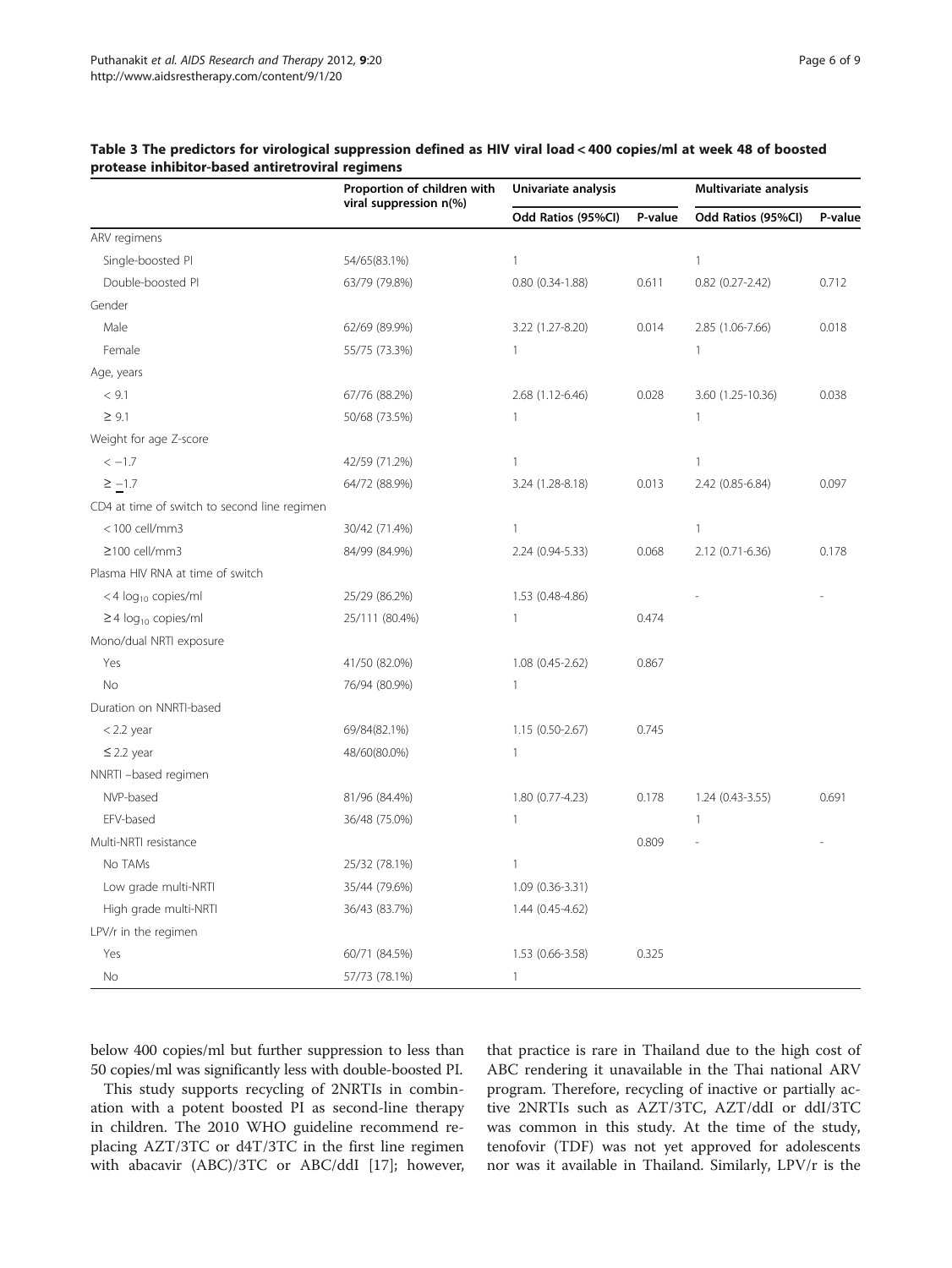PI of choice in the WHO guideline but it was in limited supply in Thailand before 2005, resulting in the use of a more toxic drug, IDV, in half of our children.

The virologic response to second-line single boosted PI regimen in our study compares favorably to reports from other countries [[15](#page-8-0)-[17\]](#page-8-0). In a French cohort, 92% on LPV/r second line regimens had HIV RNA < 400 copies/ml despite having lower CD4 (14.8%) and higher HIV RNA (4.8  $log_{10}$  copies/ml) than our children. The Spanish multicenter retrospective observational study showed 71.5% of PI-experienced children on LPV/rbased having HIV RNA < 400 copies/ml [\[10](#page-7-0)]. A long term cohort of children treated with LPV/r-based regimen showed that 81% remained on therapy after more than 4 years; 75% of those children had HIV RNA < 400 copies/ml at their last visit. [[18\]](#page-8-0) In another pediatric study, patients tended to have better virologic outcome if they were on LPV/r as supposed to unboosted PI, nelfinavir [[19\]](#page-8-0). We also saw a trend towards better virologic outcome among children who received LPV/r, but this did not reach statistical significance. In Malawi, 10% of adults died after initiating second-line regimen and 85% of the survivors had viral suppression at 12 months [[20](#page-8-0)].

Double-boosted PI is an acceptable alternative secondline therapy option in Thailand for children with late treatment failure who have few or no fully active drugs aside from PIs [\[15\]](#page-8-0). The pediatric HIV-NAT 017 study which treated children with second-line SQV and LPV/r reported a viral suppression rate similar to that observed in our study with 64% having HIV RNA < 50 copies/ml at week 48 [[21](#page-8-0)]. A non-randomized study in Thai adults showed that the double-boosted PI regimen was not as potent in suppressing HIV RNA to below 50 copies/ml when compared to the single-boosted PI regimen among patients with low grade multi- NRTI resistance mutations [[22](#page-8-0)]. Of note is the inability of that study to compare the two regimen types among patients with high grade multi-NRTI resistance mutations. Our study showed that double-boosted PI had a higher rate of low level viremia, HIV RNA between 50 and 400 copies/ml, compared to single-boosted PI. This could possibly be confounded by indication that children with more advanced disease received double-boosted PI regimen or due to inferior potency of a PI mono-class regimen. A recent randomized study of second-line PIs in Thai adults showed mono LPV/r treatment to result in significantly more low level viremia than a 3-drug regimen with TDF, 3TC and LPV/r [\[23](#page-8-0)]. Another second-line study in Thai adults who received a single active drug, LPV/r, together with 3TC to reduce viral fitness also showed that only 67% achieved HIV RNA <50 copies/ml with 16% having low viremia between 50–400 copies/ml [[24\]](#page-8-0). The recent review literature [[25\]](#page-8-0) and meta-analysis [[26\]](#page-8-0)on protease inhibitor monotherapy also showed a

slightly inferior virological efficacy of protease inhibitor monotherapy than that of protease inhibitor plus nucleosides. However, failure of protease inhibitor monotherapy does not imply losing therapeutic options, usually reintroduction of nucleosides can lead to virologic suppression. [[25](#page-8-0),[26](#page-8-0)] The higher rates of dyslipidemia with double-boosted PI and the higher pill burden further limits its use particularly if newer and more potent ARVs with favorable lipid profile e.g. atazanavir, darunavir, and raltegravir becomes available to children in RLS.

There is a lack of evidence to inform the optimum time to switch to second line regimens in RLS. The WHO guideline, relying heavily on a public health approach to care, recommends switching to second-line regimen when CD4 is < 100 cells/mm<sup>3</sup> or HIV RNA is > 5,000 copies/ml [[27\]](#page-8-0). We demonstrated a trend towards better virologic suppression following second-line therapy in children who switched when their CD4 was > 100 cell/mm<sup>3</sup> or HIV RNA was < 10,000 copies/ml. Delayed in switching to second-line therapy may lead to resistance mutations accumulation which would be problematic in RLS where ARV options are limited. The PENPACT-1 study showed that children failing first-line NNRTI who were randomized to a delayed switch at HIV RNA > 30,000 copies/ml had more TAMs compared to those who switched at HIV RNA > 1,000 copies/ml [[28\]](#page-8-0) This however did not affect the overall virologic outcome after second-line therapy in that study likely due to several reasons: children who failed had low rates of NRTI resistance of 1-5%, they had no CD4 failure, and they had access to routine HIV RNA monitoring, genotyping and good ARV options. The situation in RLS may be quite different as switching occurs later with immunologic or clinical failure coupled with the lack of HIV RNA and genotyping monitoring, and limited ARV options.

This study has several limitations. First is incomplete data, which is an inherent limitation of a retrospective study design. The information of adherence to treatment is not captured. Second, the lack of randomization of single- versus double-boosted PI regimens hinders the ability to directly compare the outcome between these two regimens. Third, the duration of NNRTI-based first line regimen in our study was relatively short, around 2 years. Furthermore, we have access to laboratory monitoring including CD4, plasma HIV RNA and genotypic resistance testing to guide the design of the new regimens which may limit the applicability of our results to other resource-limtted settings where treatment failure is detected later and genotyping is unavailable. However, the constraint in available ARV choices in our population prohibited us to fully utilize genotyping information. Therefore, we believe that our data represent typical clinical care settings in most resource-limited countries.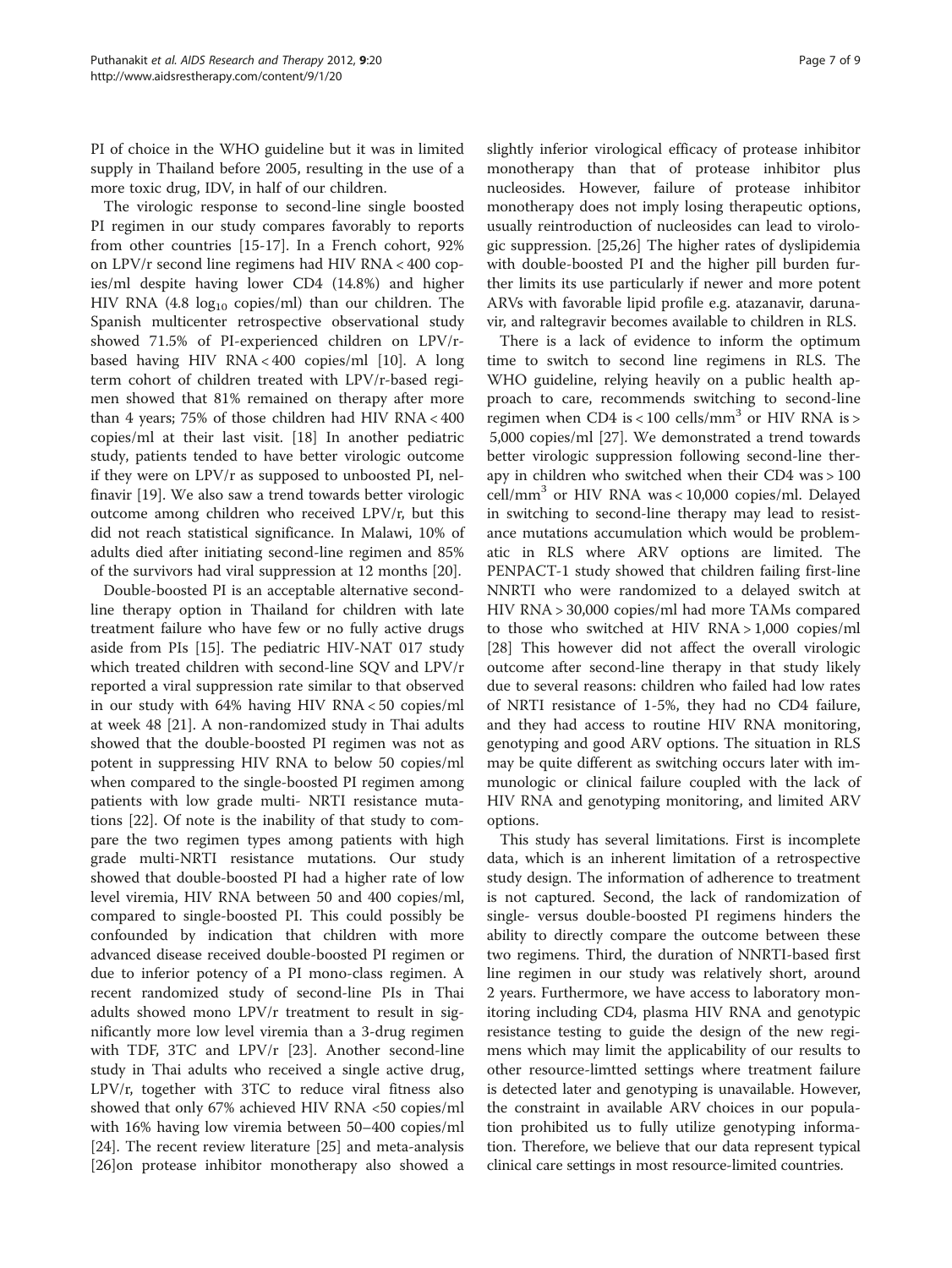<span id="page-7-0"></span>In conclusion, this study provides security to clinicians in RLS to give children second-line treatment despite drug choice and laboratory monitoring constraints. Although we saw a good success rate in our study, onefifth did not achieve viral suppression. Such children in RLS currently have no treatment option beyond secondline regimens. This emphasizes the urgent need to derive strategies to study, plan and procure new drugs and drug classes for children with treatment failure worldwide.

# The HIV-NAT 086 study team

The HIV Netherlands Australia Thailand Research Collaboration (HIV-NAT), The Thai Red Cross AIDS Research Centre, Bangkok: T. Bunupuradah, C. Phasomsap, P. Kaew-on.

Institut de Recherche pour le Développement (IRD), UMI 174, Program for HIV Prevention and Treatment, Department of Medical Technology, Faculty of Associated Medical Sciences, Chiang Mai University, Chiang Mai, Thailand, The Global Fund to Fight AIDS, Malaria and Tuberculosis supported drug and laboratory monitoring for some children: S Kanjanavanit, Nakornping Hospital, Somdej Pranangchao Sirikit Hospital, Chonburi, Somdej Pranangchao Sirikit Hospital, Chonburi: T Hinjiranandana, Bhumibol Adulyadej Hospital, Bangkok: P Layangool, Somdej Prapinklao Hospital, Bangkok: N Kamonpakorn, Mae Chan Hospital, Chiang Rai: S Buranabanjasatean, Prapokklao Provincial Hospital, Chantaburi: C Ngampiyaskul.

Queen Sirikit National Institute of Child Health, Bangkok: T. Chotpitayasunondh, S. Chanpradub, P. Leawsrisuk. Department of Pediatrics, Faculty of Medicine, Siriraj Hospital, Mahidol University: S. Chearskul, N. Vanprapar, W. Phongsamart, K. Lapphra, P. Chearskul, O. Wittawatmongkol, W. Prasitsuebsai, K. Intalapaporn, N. Kongstan, N. Pannin, A. Maleesatharn, B. Khumcha.

Research Institute for Health Sciences (RIHES), Chiang Mai University, Chiang Mai: L. Aurpibul, N. Wongnum, R. Nadsasarn.

Department of Pediatrics, Faculty of Medicine, Khon Kaen University: P. Lumbiganon, P. Tharnprisan, T. Udompanich. Petchburi Hospital, Petchburi: M. Yentang.

Chiang Rai Regional Hospital, Chiang Rai: A. Khonponoi, N. Maneerat, S. Denjunta, S. Watanaporn, C. Yodsuwan, W. Srisuk, S. Somsri, K. Surapanichadul

### Competing interests

All authors declare no conflict of interest and that member of their immediate families do not have a financial interest in or arrangement with any commercial organization that may have a direct interest in the subject matter of this article.

### Authors's contribution

TP, GJ, KC, and JA designed the study, collected data, wrote the first draft, reviewed manuscript before submission. PS, TS,WP,VS, PK,WP,RH, NW collected data, reviewed and commented of manuscript before submission. US analyzed, reviewed and commented draft of manuscript before submission. All authors have read and approved the final manuscript.

#### Acknowledgements

The study was funded by the Commission on Higher Education, Ministry of Education in Thailand. The data were collected from the Pediatric PHPT cohort study (N = 74), Queen Sirikit National Institute of Child Health, Bangkok (N = 53), HIVNAT, Thai Red Cross AIDS Research Center, Bangkok (N = 44), Siriraj Hospital, Mahidol University, Bangkok (N = 28), Chiang Mai University hospital, Chiang Mai (N = 18), Khon Kaen University, Khon Kaen (N = 16), Petchburi Provincial Hospital, Petchburi (N = 4) and Chiang Rai Regional Hospital, Chiang Rai (N = 4). We would like to thank Frank Benjamin Steven, MD for his help in preparing the English manuscript.

#### Author details

<sup>1</sup>The HIV Netherlands Australia Thailand Research Collaboration (HIV-NAT) Bangkok, Thailand. <sup>2</sup>Department of Pediatrics, Faculty of Medicine, Chulalongkorn University, Bangkok, Thailand. <sup>3</sup>Institut de Recherche pour le Développement (IRD), UMI 174, Program for HIV Prevention and Treatment, Department of Medical Technology, Faculty of Associated Medical Sciences, Chiang Mai University, Chiang Mai, Thailand. <sup>4</sup>Queen Sirikit National Institute of Child Health, Bangkok, Thailand. <sup>5</sup>Department of Pediatrics, Faculty of Medicine Siriraj Hospital, Mahidol University, Bangkok, Thailand. <sup>6</sup>Research Institute for Health Sciences, Chiang Mai University, Chiang Mai, Thailand. <sup>7</sup>Department of Pediatrics, Faculty of Medicine, Khon Kaen University, Khon Kaen, Thailand. <sup>8</sup>Petchburi Hospital, Petchburi, Thailand. <sup>9</sup>Chiang Rai Regional Hospital, Chiang Rai, Thailand. 10South East Asia Research Collaboration with Hawaii, Hawaii, Thailand. 11Department of Medicine, Faculty of Medicine, Chulalongkorn University, Bangkok, Thailand.

#### Received: 14 December 2011 Accepted: 9 June 2012 Published: 18 June 2012

#### References

- 1. Ciaranello AL, Chang Y, Margulis AV, Bernstein A, Bassett IV, Losina E, et al: Effectiveness of pediatric antiretroviral therapy in resource-limited settings: a systematic review and meta-analysis. Clin Infect Dis 2009 Dec 15, 49(12):1915–27.
- 2. Kariminia A, Chokephaibulkit K, Pang J, Lumbiganon P, Hansudewechakul R, Amin J, et al: Cohort profile: the TREAT Asia pediatric HIV observational database. Int J Epidemiol 2011 Feb, 40(1):15-24.
- 3. Puthanakit T, Oberdorfer A, Akarathum N, Kanjanavanit S, Wannarit P, Sirisanthana T, et al: Efficacy of highly active antiretroviral therapy in HIVinfected children participating in Thailand's National Access to Antiretroviral Program. Clin Infect Dis 2005 Jul 1, 41(1):100–7.
- 4. Kamya MR, Mayanja-Kizza H, Kambugu A, Bakeera-Kitaka S, Semitala F, Mwebaze-Songa P, et al: Predictors of long-term viral failure among ugandan children and adults treated with antiretroviral therapy. Journal of acquired immune deficiency syndromes 2007, 46(2):187–93.
- 5. Janssens B, Raleigh B, Soeung S, Akao K, Te V, Gupta J, et al: Effectiveness of highly active antiretroviral therapy in HIV-positive children: evaluation at 12 months in a routine program in Cambodia. Pediatrics 2007 Nov, 120 (5):e1134–40.
- 6. Jaspan HB, Berrisford AE, Boulle AM: Two-year outcomes of children on non-nucleoside reverse transcriptase inhibitor and protease inhibitor regimens in a South African pediatric antiretroviral program. Pediatr Infect Dis J 2008, 27(11):993–8.
- 7. Prasitsuebsai W, Bowen AC, Pang J, Hesp C, Kariminia A, Sohn AH: Pediatric HIV clinical care resources and management practices in Asia: a regional survey of the TREAT Asia pediatric network. AIDS Patient Care STDS 2010, 24(2):127–31.
- 8. PENTA 2009 guidelines for the use of antiretroviral therapy in paediatric HIV-1 infection. Available at: ≤<http://www.pentatrials.org/guide09.pdf>≥ (Accessed: July 31, 2009)
- 9. Working Group on Antiretroviral Therapy and Medical Managment of HIV-infected children: Guidelines for the Use of Antiretroviral Agents in Pediatric HIV Infection, February 23, 2009. US Department of Health and Human Services: Access; 2009.<http://AIDSinfo.nih.gov/>.
- 10. Resino S, Bellon JM, Ramos JT, Navarro ML, Martin-Fontelos P, Cabrero E, et al: Salvage lopinavir-ritonavir therapy in human immunodeficiency virus-infected children. Pediatr Infect Dis J 2004, 23(10):923–30.